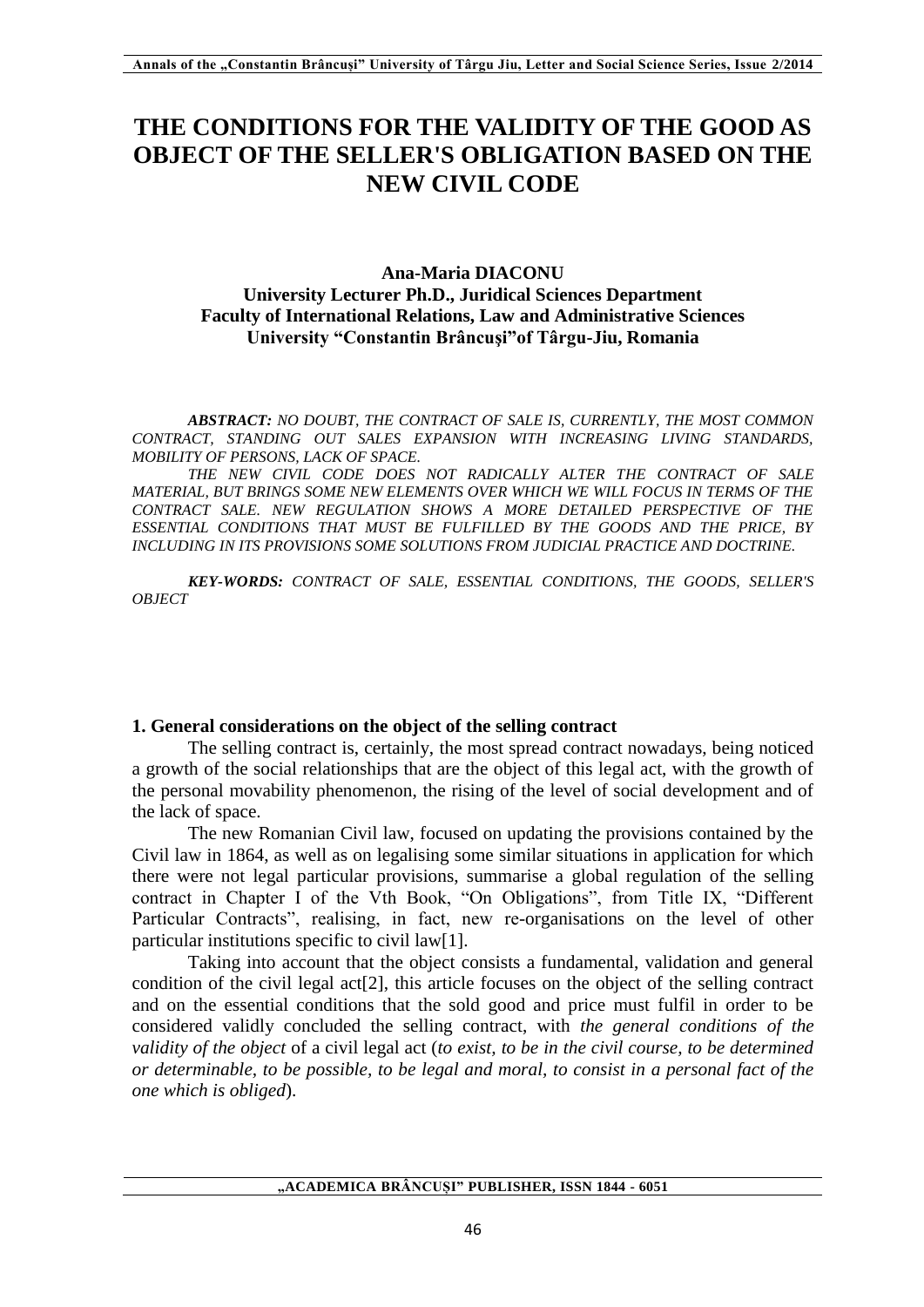If according to the doctrine of the previous regulation the object of the legal act coincided with the object of the legal relationship that begun, modified or terminated from this legal act (consisting in the conduct of the parties, respectively the actions or interactions to which they are entitled or to which the parties are obliged, and in the case when the conduct concerned as good[3], this formed the derived object of the civil legal act), *the new Civil law differentiates among the object of the contract and the object of the obligation*.

Starting from the definition of the selling contract sustained by the doctrine, reckoned by the new Civil law at art. 1650 par. 1 – where the selling is defined as being the contract by which the seller transmits or, is obliged to transmit to the buyer the property on a good in exchange of a price that the buyer is obliged to pay –, and analysing the provisions of art. 1125 par. 1 and art. 1226 par. 1 NCCC, we conclude that the object of the selling contract is the legal operation  $-$  the selling, and the object is the activity to which the debtor is obliged (in the selling contract both parties have the double quality of creditor and debtor).

In fact, the legal operation refers to the conduct of the parties, meaning the transmission of a patrimonial right or the obligation to transmit such a right by a contract party in exchange of the payment of a price by the other party, and the activities to which the parties are obliged are only the actions and inactions to which the parties are obliged (the seller assumes, among other, the obligation to give the thing to the buyer, and s/he has the obligation to pay the amount of money due to the buyer, as equivalent to the thing sold, as a price)[4].

Concerning *the object of the activity* of the parties, this is, for the seller, *the thing sold*, and for the buyer, *the price aid*.

# **2. The good sold**

The sold good[5], as object of the activity of the seller, must fulfil, to validate the contract, the following conditions: to be in the civil course (in the commerce, according to art. 1229 and art. 1657 NCC), to exist at the conclusion of the contract or to be able to exist in future, to be determined or determinable, legal and possible, the seller to be the owner of the good sold individually determined.

*2.1. The good to be in the civil course (in commerce[6]).* In contrast to the Civil law of 1864, that repeated this provision, of art. 963, and in the regulation on the selling contract, at art. 1310, the new Civil law keeps this provision applicable to the contracts generally, not focussing, exceptionally, within the legal provisions applicable for the selling contract[7]. So, art. 1229 NCC provides that *only the goods that are in the civil course may be the object of a contract activity*, and art. 1657 NCC provides that *any good may be sold freely, if the selling is not forbidden or limited by law or by convention or will*.

So, establishing *the principle of the free circulation of things* possible to own, to become the object of the property right or of other legal relationships, it results an important derogation to this principle for the selling contract concerning the things that, according to law, are *extra commercium*.

The prohibition focuses either only the impossibility to give away some goods, that by their type or by a provision of the law are of public use or interest (absolute prohibition), or only the particular legal regulations, restrictive, of the circulation of some goods, that may be sold-bought only by certain persons, in particular conditions (relative prohibition), for reason of public or social-economic order[8].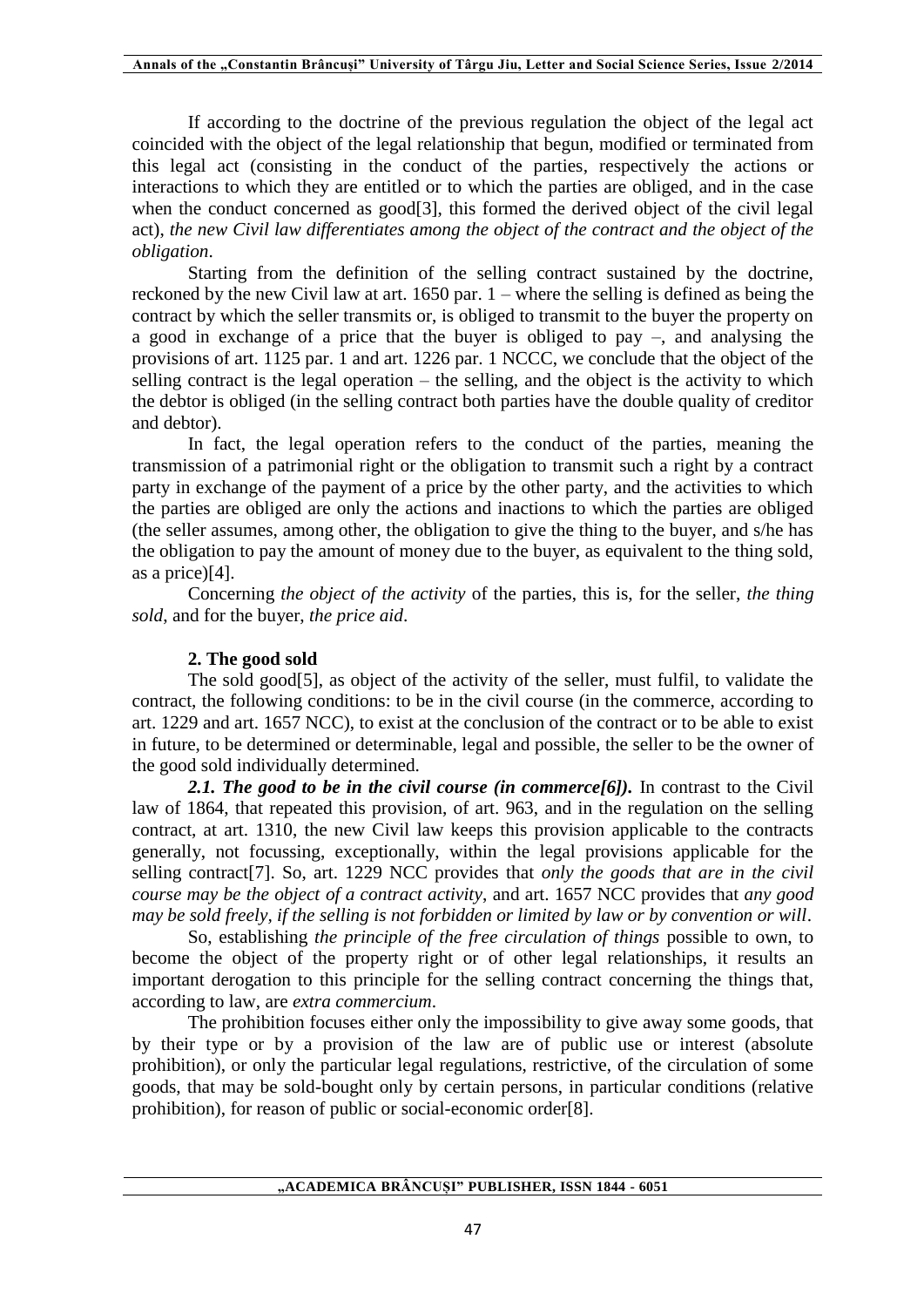So, are completely taken out of the civil course, are not able to consist the object of the selling contract, only the things that, by their type are not possible to consist the object of the property right and of the legal acts – as the human body and its parts –, that do not belong to anyone and of which use is common to all (*res communis* – the air, the sunrays, the sea water etc.). Also, according to art. 136 par. 3 of the Constitution, the resources of public interest of the underground, the air space, the water with energetic potential possible to be operated of national interest, the beaches, the territorial sea, the natural resources of the economic area and of the continental plateau, as well as other goods declared by common law consist the exclusive object of the public property right.

The law[9] declares the good within the public area of the country (of national interest) or of the administrative-territorial units (of local interest) impossible to be given away, unprescribable (both extinctively, and acquirably) and inseasible (may not be subjected to execution).

Within the legal provisions, the goods public property may be *given in order to be managed*[10] by public companies, mayories, authorities of the central and local administrations, to other public institutions of national, county or local interest, may be leased or loaned by public auction or may be given to be used for free, for a period, to persons without any working purpose, that conduct charity or public use activities or public services, but may not be sold-obtained for how long they belong to the public area[11].

According to the provisions of art. 868 NCC, the holder of the management right may use and dispose of the good managed within the legal conditions and by the constituting act.

Concerning the role of leaser, this may be granted to any natural or artificial person (art. 871 par. 2 NCC). In all cases, the exercise of the leasing right is subjected to the control from the leasing party, within the conditions of the law and of the leasing contract.

It is important that the fields and other goods from the private area of the country and of the administrative-territorial units  $-$  if they are not into the public area by changing the use, according to art. 7-8 of Law no. 213/1998 concerning the public property and the legal regulations on it - are subjected to the common legal law, if by law it is not provided something else, applying, in case of being given away, the provisions for the selling contract. In fact, one must take also into account, under sanction of absolute nullity, the provisions of Law of the local administration no. 215/2001, that are for public order[12].

Another case of *impossibility of being given away*, but only *temporary*, is mentioned at art. 32 of Law of the real estate fund no. 18/1991 concerning the fields that consisted the object of the private property right according to art. 19 par. 1, art. 21 and art. 43, and that may not be given away by legal acts among alive persons for 10 years, calculated from the beginning of the year following the registration of the property was made, under sanction of absolute nullity of the giving away act. In this category there is the situation of some buildings used for living given in the state property that may be bought by the tenants holding a loan contract (the impossibility to give away provided by art. 9 of Law no. 112/1995).

Concerning the *conventional impossibility to give away*, the new Civil law provides a novelty for the clause of the impossibility to give away (art. 626-629 NCC). This is the clause contained within a convention or will, by which it is forbidden the giving away of a good sold, donated, inherited etc. and that, in order to be recognised as valid and opposable, must fulfil the following conditions: to be within a convention or will, to be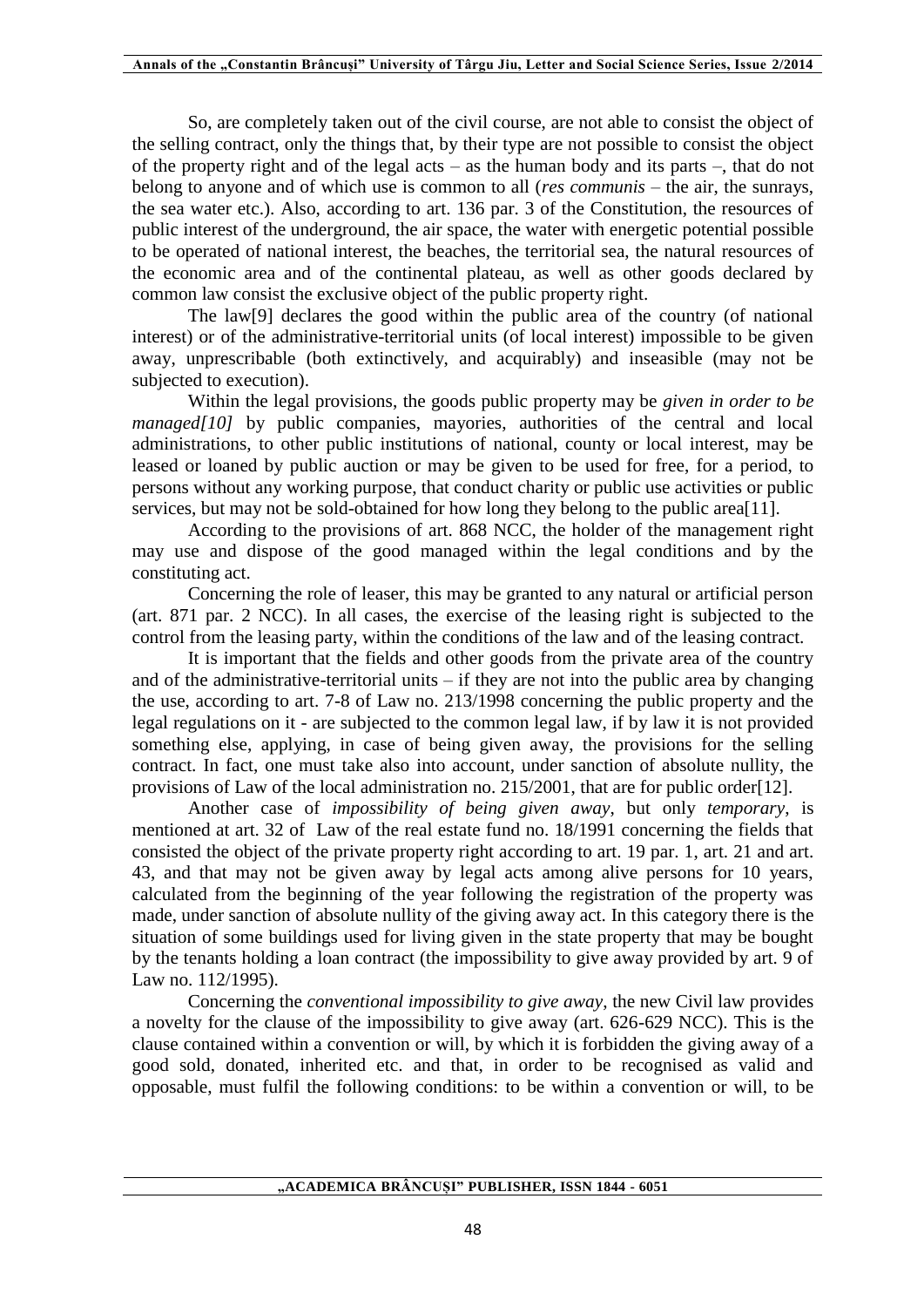justified by a serious and legal interest, to not have a longer period than 49 years, the period starting from the acquisition of the good.

The clause of the impossibility to give away may be terminated by the agreement of the parties, by court decision or by noticing its nullity, leading to the nullity[13] of the whole contract if it was important for the conclusion of the contract.

# *2.2. The good must exist when the contract is concluded or possible to exist in future (the actual or future existence).*

Concerning the actual existence of the good that consists the object of the seller's activity, there are two situations that must be taken into account:

- a) if at the moment of the selling of an individual good determined it *was destroyed as a whole*, the contract does not have any effect, the selling being null absolutely, because the seller's obligation is lacking the object;
- b) if the good *was partly destroyed*, the buyer that did not know this fact may request either the annulment of the selling, or the reduction in accordance of the price (art. 1659 NCC).

Because it is before the conclusion of the contract and accordingly the transfer of the property right, the risk of the **destruction** in whole or in part of the good is supported by the seller (*res perit domino*). The exception is when the operation has arbitrary character, so, at the conclusion of the contract, the buyer is aware of the risk of the total or partial destruction, but buys, hoping that it did not appeared (*emptio spei*)[14].

If concerning the selling of the good destroyed the provisions are kept, a more global provision is granted to selling a future good, that in the previous Civil law was mentioned briefly oat art. 295. So, the future goods may consist the object of the selling contract (*res future*), that, even if do not exist on the conclusion of the contract, may exist in future, unless the transfer of the property right operates only at the moment of the realisation[15] of the good, so the risk of the contract is supported by the seller.

By principle, the consequence of the non-realisation of the good is the lack of effects of the selling contract. All in all, if the non-realisation is determined by the seller's fault, s/he is obliged to pay prejudice. How long the good is not realised, the seller may not be obliged to pay the price, and if it was fully or partially paid, in advance, the buyer is entitled to the restitution of the advanced amounts. However, based on the principle of disposability, art. 1658 par. 4 provides the possibility for the buyer to take the risk of nonrealising the good, s/he is obliged to pay the price[16].

When the good is realised only in part, the buyer has the possibility to choose either the termination of the selling, or to ask for the reduction in accordance of the price.

#### *2.3. The good is determined or determinable, legal and possible.*

In order to operate the transfer of the property and of the risks it is necessary the individualisation, for the same types of goods, so we will define individually determined (*res certa*) those goods that, according to their type or to the will expressed in the contract, are individualised by their specific features.

It is generally determined (*res genera*) the good that individualises by the features of the species or of the category to which it belongs (the individualisation is made by weight, size, number etc.). The condition is fulfilled also when the thing is *determinable*, respectively if the contract concluded establishes the criteria by which the object may be determined (by example, on term)[17].

The condition that the good be legal is not fulfilled when the object of the legal act is prohibited by law or contradicts the good manners, the contract being absolutely null

**"ACADEMICA BRÂNCUȘI" PUBLISHER, ISSN 1844 - 6051**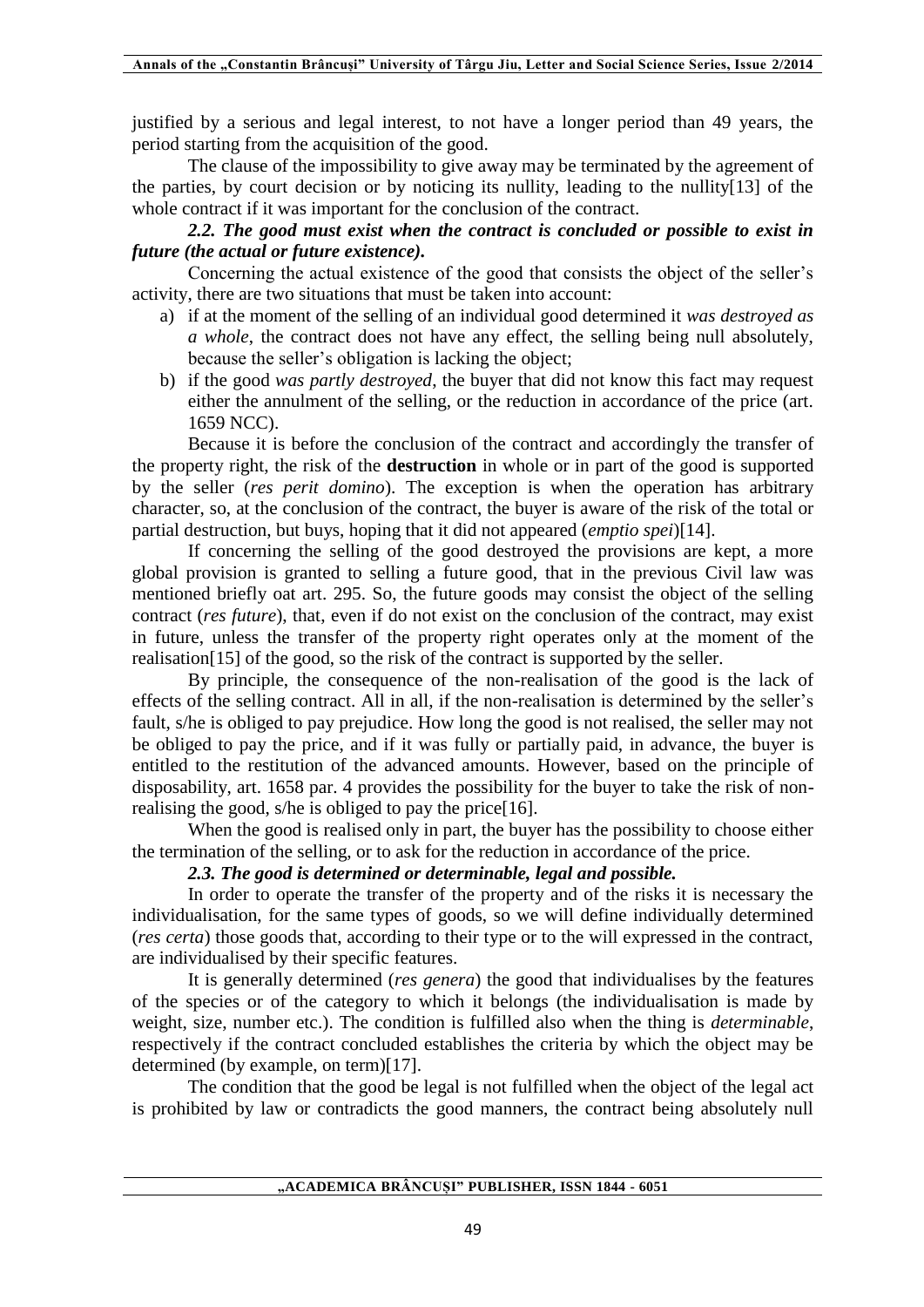(for instance, the buyer of a good come from smuggling, knowing its provenance, will not be able to request, on its confiscation, the restitution of the paid price).

The condition that the good be possible is imposed by the legal rule according to which no one is obliged to the impossible (*ad impossibilum nulla obligatio*), operating only for the absolute impossibility. If, in exchange, the impossibility is relative, only concerning a certain debtor, then the object of the act is valid, and in case of non-realisation of the debtor's fault, is engaged his/her civil responsibility.

The impossibility may by legal or material and must be appreciated dynamically, depending on the level of civilisation and of the technique and on the technico-scientific progress (which is not possible today, may become tomorrow possible)[18].

Regulating the initial impossibility of the object of the obligation, art. 1227 NCC provides that *the contract is valid even if, on its conclusion, one of the parties is in the impossibility of exercise its obligation, unless the law provides something else*

*2.4. The seller is the owner of the good sold individually determined.* Actually, this condition does not affect any more the validity of the selling contract.

According to the provisions of art. 1230 NCC, if the law does not provide something else, the goods of another party may be the object of an activity, the debtor being obliged to acquire and transmit to his/her creditor or to obtain the agreement of the other party. If the obligation is not exercised, the debtor is responsible for the prejudice caused. So, the buyer will be able to request the resolution of the contract, the restitution of the price and prejudice[19].

In addition, art. 1683, par. 1 NCC provides that, if on the conclusion of the contract on an individually determined good it is owned by another party, the contract is valid, and the seller is obliged to assure the transmission of the property right from its holder to the buyer.

It does not constitute a cause of annulment the situation when *the owner sells the good concerning to which there is a pre-emption right to another party, and* the notified pre-emptor exercises his/her right[20].

#### **REFERENCES**

- [1]. L.M. Trocan, Some considerations concerning the field of application of the provisions of VIIth Book of the new Civil Law and of the new Civil Procedure Law, Volume of the Annual session of scientific communications of the Institute for Legal Research of the Romanian Academy "Romanian Legal Doctrine: between Tradition and Reform". Universul Judiciar Publishing House, Bucharest, 2014.
- [2]. See in addition L.M. Trocan, The legal institution specific to the Anglo-Saxon right the thrust in light of the provisions of the Hague Convention of 1985 concerning the law applicable to thrust and on its recognition, Volume of the Annual session of scientific communications of the Institute for Legal Research of the Romanian Academy "Justice, Legal State and Legal Culture" Universul Juridic Publishing House. Bucharest, 2011, p. 597-605.
- [3]. For the definition of the good see L.M. Trocan, Conflict rules for goods within the new Civil law, Annals of the University "Constantin Brancusi" of Targu Jiu, Series Law Sciences, No. 2/2011, p. 90.
- [4]. The difference between the object of the legal act and the object of the obligation is interested for two of the validity conditions of the selling contract as civil legal act, that the civil legal act must have a determined object, while for the obligation it would be sufficient only a determinable object on the conclusion of the legal act. In addition, it would be possible that the legal operation, globally,